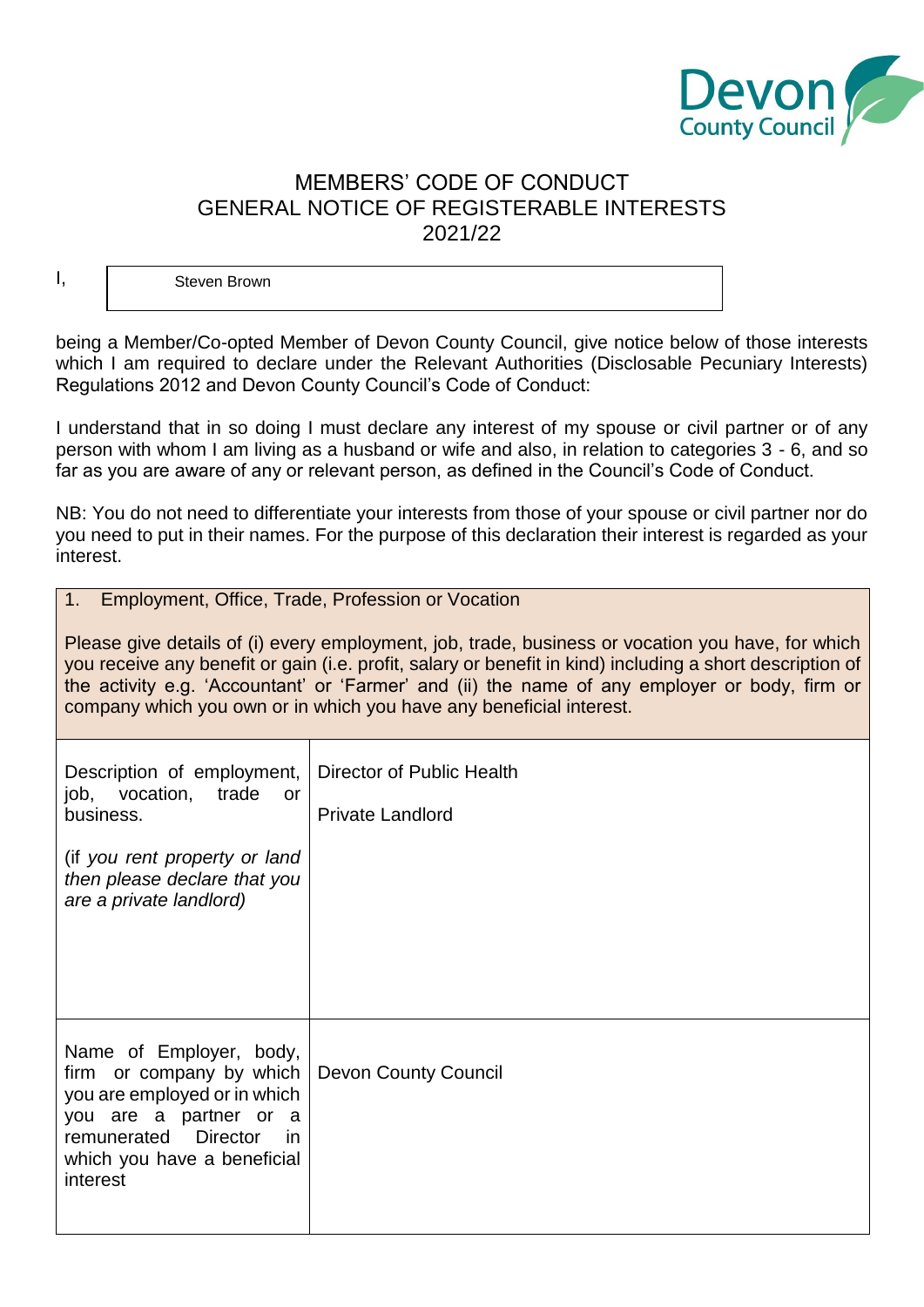| Sponsorship<br>2.                                                                                                                                                                                                                                                                                                                                                                                                                                                                                                                                                                                                         |                                                          |  |  |  |  |
|---------------------------------------------------------------------------------------------------------------------------------------------------------------------------------------------------------------------------------------------------------------------------------------------------------------------------------------------------------------------------------------------------------------------------------------------------------------------------------------------------------------------------------------------------------------------------------------------------------------------------|----------------------------------------------------------|--|--|--|--|
| Please give details of any person or body (other than the County Council) who has made any<br>payment to you in respect of your election or any expenses you have incurred in carrying out your<br>duties as a County Councillor.                                                                                                                                                                                                                                                                                                                                                                                         |                                                          |  |  |  |  |
| None                                                                                                                                                                                                                                                                                                                                                                                                                                                                                                                                                                                                                      |                                                          |  |  |  |  |
|                                                                                                                                                                                                                                                                                                                                                                                                                                                                                                                                                                                                                           |                                                          |  |  |  |  |
|                                                                                                                                                                                                                                                                                                                                                                                                                                                                                                                                                                                                                           |                                                          |  |  |  |  |
|                                                                                                                                                                                                                                                                                                                                                                                                                                                                                                                                                                                                                           |                                                          |  |  |  |  |
|                                                                                                                                                                                                                                                                                                                                                                                                                                                                                                                                                                                                                           |                                                          |  |  |  |  |
| 3.<br><b>Securities: Interests in Companies</b>                                                                                                                                                                                                                                                                                                                                                                                                                                                                                                                                                                           |                                                          |  |  |  |  |
| Please give details of body which has a place of business or owns land in the County Council's<br>area and in which you have a beneficial interest (a shareholding) of more than £25,000 (nominal<br>value) or more than 1/100 <sup>th</sup> of the total share issue of that body (whichever is the lower) or if there<br>is more than one class of share, the total nominal value of shares in any class of that body of more<br>than 1/100 <sup>th</sup> of the total shares of that class<br>Note: It is not necessary to declare the nature or size of the holding, simply the name of the<br>company or other body. |                                                          |  |  |  |  |
| None                                                                                                                                                                                                                                                                                                                                                                                                                                                                                                                                                                                                                      |                                                          |  |  |  |  |
|                                                                                                                                                                                                                                                                                                                                                                                                                                                                                                                                                                                                                           |                                                          |  |  |  |  |
|                                                                                                                                                                                                                                                                                                                                                                                                                                                                                                                                                                                                                           |                                                          |  |  |  |  |
|                                                                                                                                                                                                                                                                                                                                                                                                                                                                                                                                                                                                                           |                                                          |  |  |  |  |
|                                                                                                                                                                                                                                                                                                                                                                                                                                                                                                                                                                                                                           |                                                          |  |  |  |  |
| 4.                                                                                                                                                                                                                                                                                                                                                                                                                                                                                                                                                                                                                        | Contracts: for Goods, Works or Services with the Council |  |  |  |  |
| Please give details of any current, existing contracts for goods, works or services between the<br>County Council and you or any body, firm or company by which you are employed or which you<br>own or in which you have a beneficial interest, as referred to at 3 above.                                                                                                                                                                                                                                                                                                                                               |                                                          |  |  |  |  |
|                                                                                                                                                                                                                                                                                                                                                                                                                                                                                                                                                                                                                           |                                                          |  |  |  |  |
| <b>None</b>                                                                                                                                                                                                                                                                                                                                                                                                                                                                                                                                                                                                               |                                                          |  |  |  |  |
|                                                                                                                                                                                                                                                                                                                                                                                                                                                                                                                                                                                                                           |                                                          |  |  |  |  |
|                                                                                                                                                                                                                                                                                                                                                                                                                                                                                                                                                                                                                           |                                                          |  |  |  |  |
|                                                                                                                                                                                                                                                                                                                                                                                                                                                                                                                                                                                                                           |                                                          |  |  |  |  |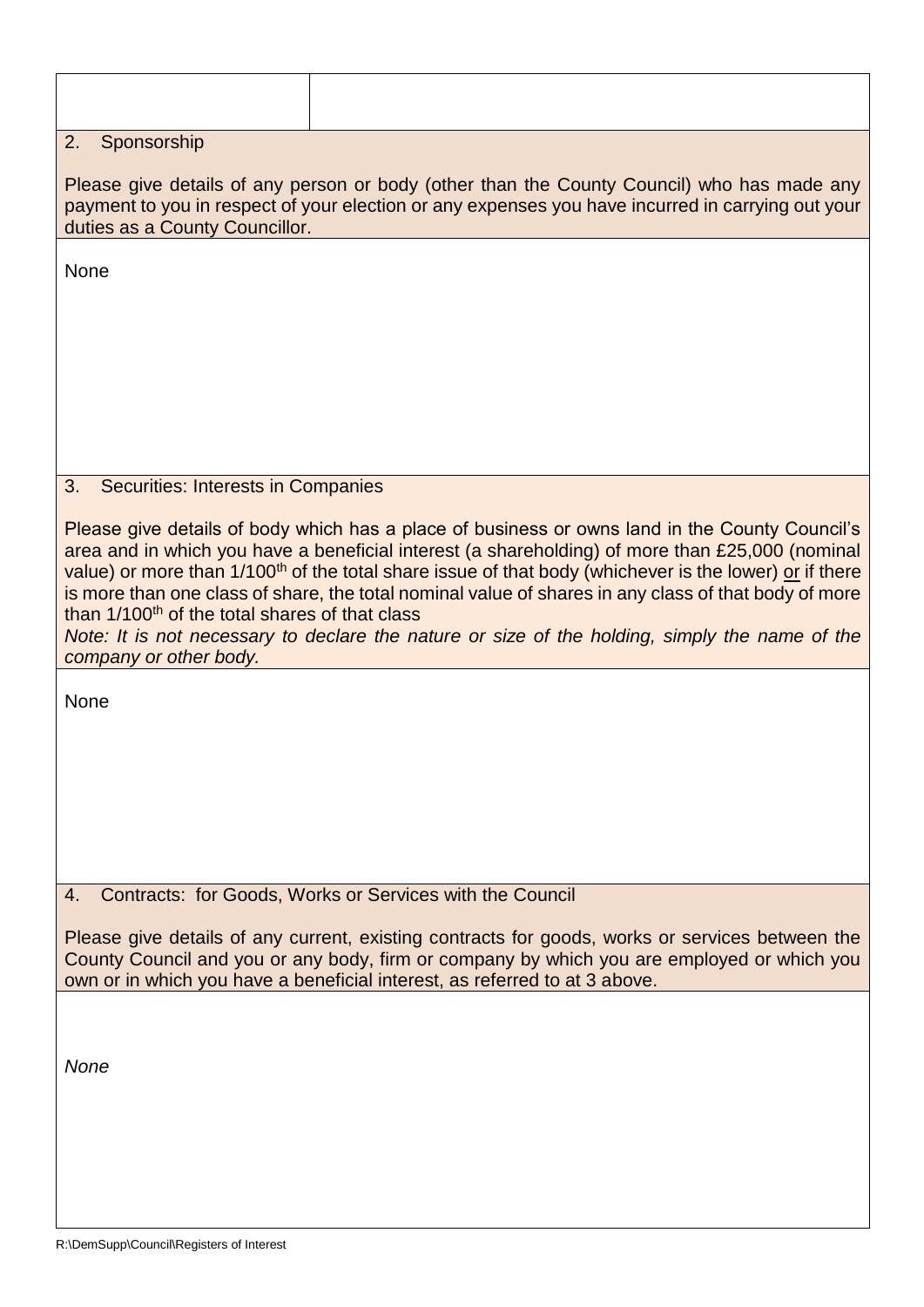## 5. Landholdings and Licenses in the Area

Please give the address or other description (sufficient to identify the location) of any land or property in the County Council's area in which you have a beneficial interest, indicating whether you are the owner, lessee or tenant, including land in which you may have a licence, alone or with others, to occupy for a period of one month or longer.

You must include the land and house you live in and for example any allotments you own or use.

None

6. Corporate Tenancies: Land leased from Devon County Council

Please give the address or other description (sufficient to identify the location) of any land leased or licensed from the County Council by a you or any body firm or company by which you are employed or which you own or in which you have a beneficial interest (specified at 3 above).

*None*

## 7. Membership of Other Bodies

Please give details of your membership of, or any position of general control or management, of any bodies in the categories listed below.

| Any Body or Organisation to which you<br>have been appointed or nominated by the<br>County Council as its representative. | None |
|---------------------------------------------------------------------------------------------------------------------------|------|
|                                                                                                                           |      |
|                                                                                                                           |      |